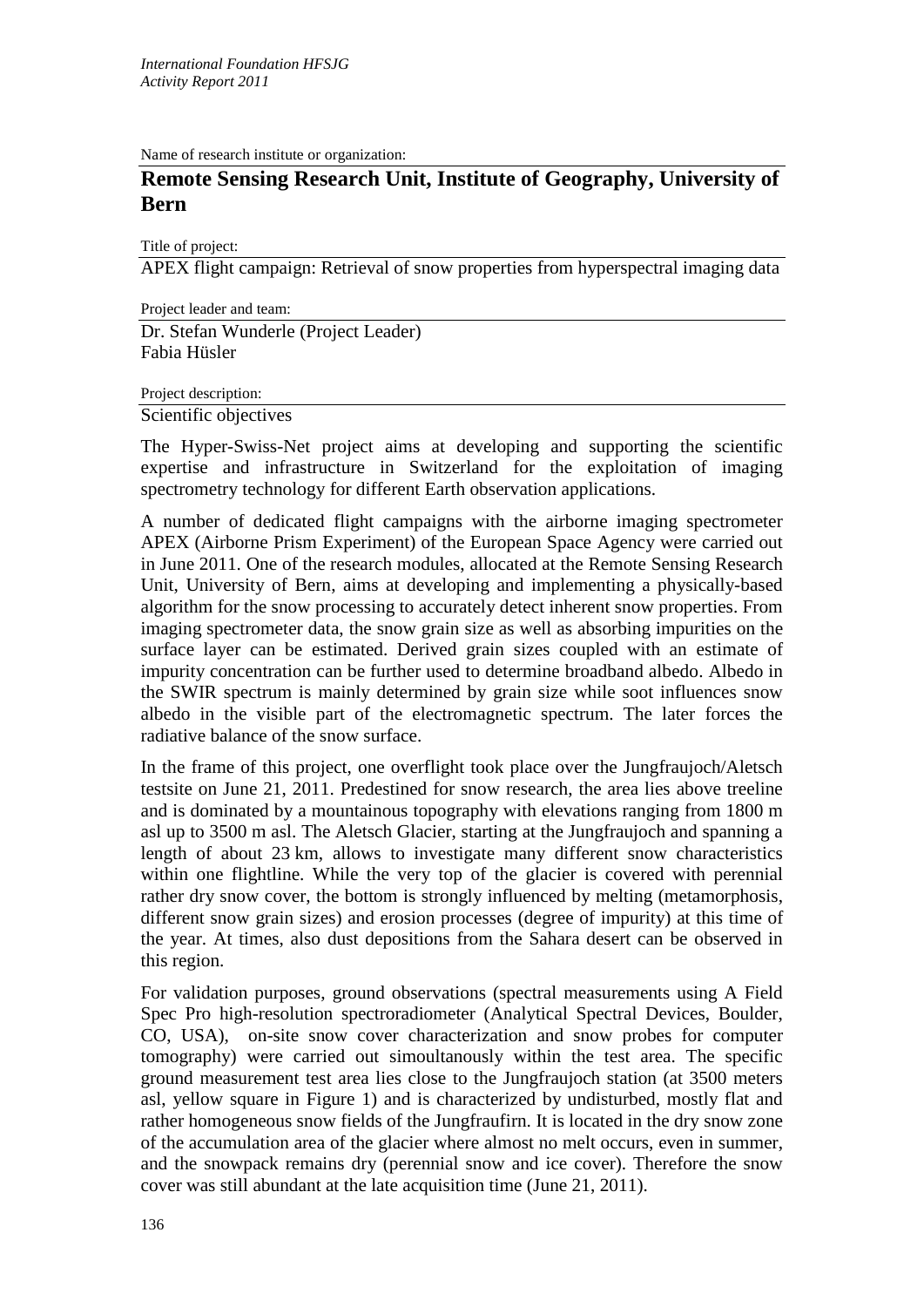Preliminary results:

Due to increasing cloud cover over the region during the planned time slot, only two flight lines could effectively be acquired (see blue lines in Figure 1) under partly cloudy conditions. Even though sufficient reference data was sampled on June 21 (10:00 – 15:00), unfortunately the test site was not covered by the discontinued overflight (red lines in Figure 1, not acquired). Hence, the ground-based measurements have not been analyzed yet and no results from this campaign are available so far.



*Figure 1. Study site Jungfraujoch. APEX flight lines JFJ\_1 - JFJ\_2 were acquired under cloudy conditions (marked in blue). Red marked APEX flight lines could not be acquired in the 2011 campaign. The yellow square indicates the test site for ground measurements*.

Significance of the results:

The results of this and other (more successful) flight campaigns will be used for the calibration/validation of the APEX data as well as for an accurate retrieval of snow physical properties. Algorithms have been developed and implemented previously and could potentially be applied to the two flight lines on the Jungfraujoch/Altesch area acquired under cloudy conditions. However, the algorithm testing phase using ground data from earlier flight campaigns is still ongoing. Finally, these results can be used for the improvement of spatially distributed snowmelt models and precise broadband albedo estimation. Furthermore, the high spectral resolution of airborne APEX data could further help to extend the methods for fractional snow-cover and albedo estimates to multi-spectral satellite sensors.

## Key words:

hyperspectral imaging of snow, Airborne Prism Experiment, snow optical properties